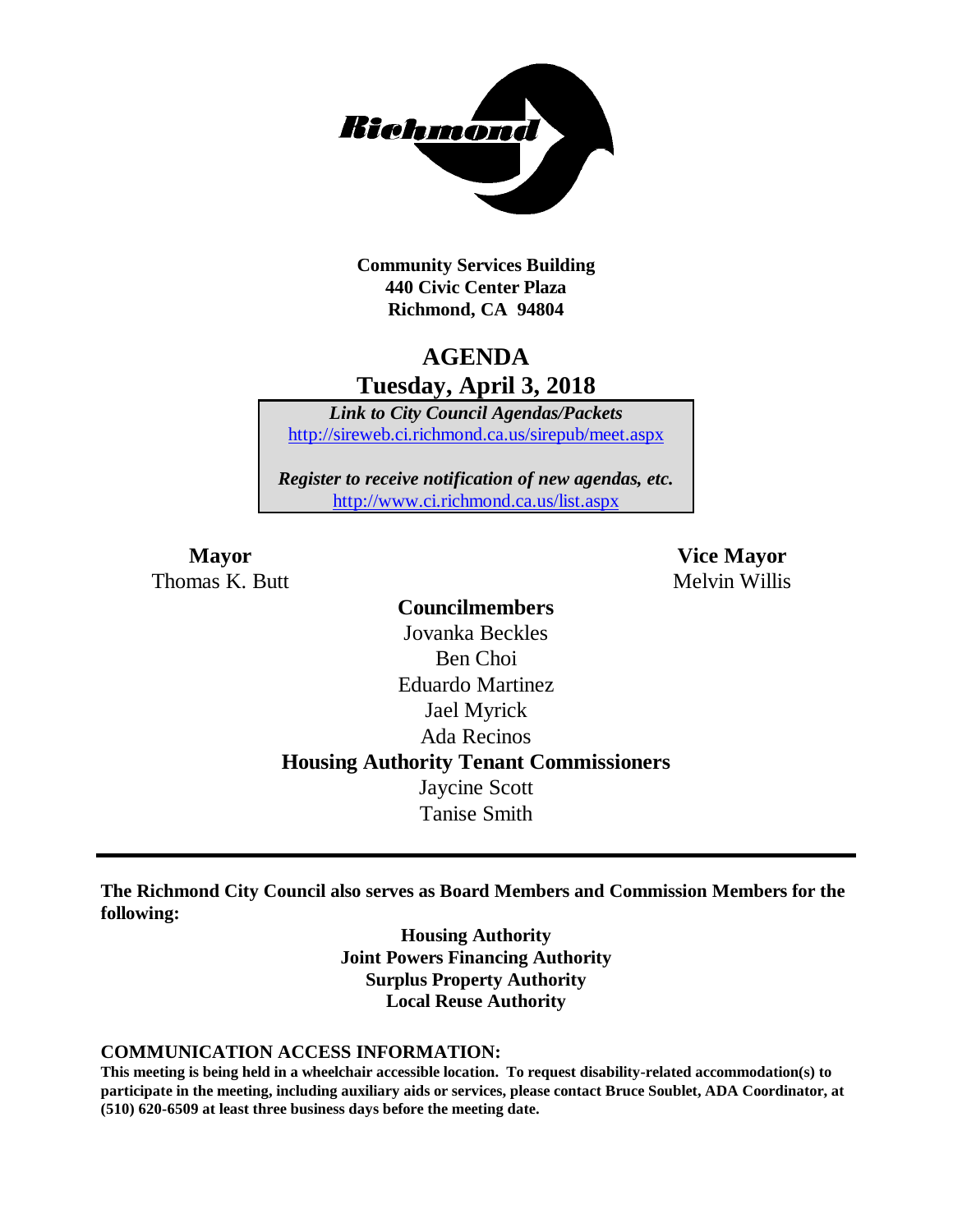# **MEETING PROCEDURES**

The City of Richmond encourages community participation at its City Council meetings and has established procedures that are intended to accommodate public input in a timely and time-sensitive way. As a courtesy to all members of the public who wish to participate in City Council meetings, please observe the following procedures:

**PUBLIC COMMENT ON AGENDA ITEMS:** Anyone who desires to address the City Council on items appearing on the agenda must complete and file a pink speaker's card with the City Clerk **prior** to the City Council's consideration of the item. Once the City Clerk has announced the item, no person shall be permitted to speak on the item other than those persons who have submitted their names to the City Clerk. Your name will be called when the item is announced for discussion. **Each speaker will be allowed up to TWO (2) MINUTES to address the City Council on NON-PUBLIC HEARING items listed on the agenda. Speakers are allowed up to THREE (3) minutes on PUBLIC HEARING items.**

**OPEN FORUM FOR PUBLIC COMMENT:** Individuals who would like to address the City Council on matters not listed on the agenda or on items remaining on the consent calendar may do so under Open Forum. All speakers must complete and file a pink speaker's card with the City Clerk **prior** to the commencement of Open Forum. The amount of time allotted to individual speakers shall be determined based on the number of persons requesting to speak during this item. **The time allocation for each speaker will be as follows:** 15 or fewer speakers, a maximum of 2 minutes; 16 to 24 speakers, a maximum of 1 and one-half minutes; and 25 or more speakers, a maximum of 1 minute.

### **SPEAKERS ARE REQUESTED TO OCCUPY THE RESERVED SEATS IN THE FRONT ROW BEHIND THE SPEAKER'S PODIUM AS THEIR NAME IS ANNOUNCED BY THE CITY CLERK.**

**CONSENT CALENDAR:** Consent Calendar items are considered routine and will be enacted, approved or adopted by one motion unless a request for removal for discussion or explanation is received from the audience or the City Council. A member of the audience requesting to remove an item from the consent calendar must first complete a speaker's card and file the card with the City Clerk **prior** to the City Council's consideration of Agenda Review. Councilmembers who request to remove an item from the consent calendar must do so during Agenda Review. An item removed from the Consent Calendar may be placed anywhere on the agenda following the City Council's agenda review.

**CONDUCT AT MEETINGS:** Richmond City Council meetings are limited public forums during which the City strives to provide an open, safe atmosphere and promote robust public debate. Members of the public, however, must comply with state law, as well as the City's laws and procedures and may not actually disrupt the orderly conduct of these meetings. The public, for example, may not shout or use amplifying devices, must submit comment cards and speak during their allotted time, may not create a physical disturbance, may not speak on matters unrelated to issues within the jurisdiction of the City Council or the agenda item at hand, and may not cause immediate threats to public safety.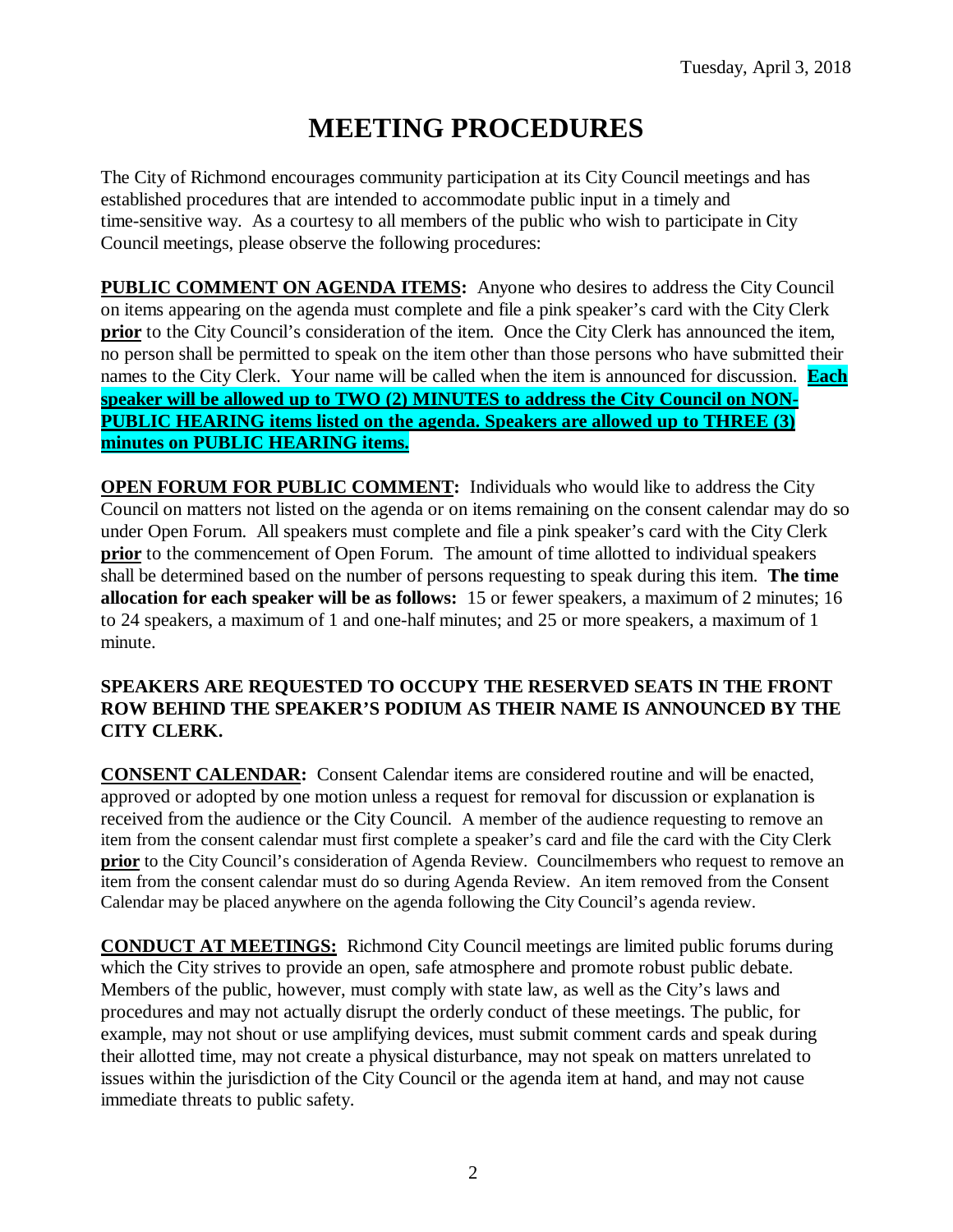**CITY HARASSMENT POLICY:** The City invites public comment and critique about its operations, including comment about the performance of its public officials and employees, at the public meetings of the City Council and boards and commissions. However, discriminatory or harassing comments about or in the presence of City employees, even comments by third parties, may create a hostile work environment, if severe or pervasive. The City prohibits harassment against an applicant, employee, or contractor on the basis of race, religious creed, color, national origin, ancestry, physical disability, medical condition, mental disability, marital status, sex (including pregnancy, childbirth, and related medical conditions), sexual orientation, gender identity, age or veteran status, or any other characteristic protected by federal, state or local law. In order to acknowledge the public's right to comment on City operations at public meetings, which could include comments that violate the City's harassment policy if such comments do not cause an actual disruption under the Council Rules and Procedures, while taking reasonable steps to protect City employees from discrimination and harassment, City Boards and Commissions shall adhere to the following procedures. If any person makes a harassing remark at a public meeting that violates the above City policy prohibiting harassment, the presiding officer of the meeting may, at the conclusion of the speaker's remarks and allotted time: (a) remind the public that the City's Policy Regarding Harassment of its Employees is contained in the written posted agenda; and (b) state that comments in violation of City policy are not condoned by the City and will play no role in City decisions. If any person makes a harassing remark at a public meeting that violates the above City policy, any City employee in the room who is offended by remarks violating the City's policy is excused from attendance at the meeting. No City employee is compelled to remain in attendance where it appears likely that speakers will make further harassing comments. If an employee leaves a City meeting for this reason, the presiding officer may send a designee to notify any offended employee who has left the meeting when those comments are likely concluded so that the employee may return to the meeting. The presiding officer may remind an employee or any council or board or commission member that he or she may leave the meeting if a remark violating the City's harassment policy is made. These procedures supplement the Council Rules and Procedures relating to disruption of orderly conduct at Council meetings.

Any law enforcement officer on duty or whose service is commanded by the presiding officer shall be Sergeant-at-Arms of the Council meetings. He/she, or they, shall carry out all orders and instructions given by the presiding officer for the purpose of maintaining order and decorum at the Council meetings (City Council Rules of Procedure and Order Section III F, RMC Section 2.12.030).

**\*\*\*\*\*\*\*\*\*\*\*\*\*\*\*\*\*\*\*\*\*\*\*\*\*\*\*\*\*\*\*\*\*\*\*\*\*\*\*\*\*\*\*\*\*\*\*\*\*\*\*\*\*\*\*\*\*\***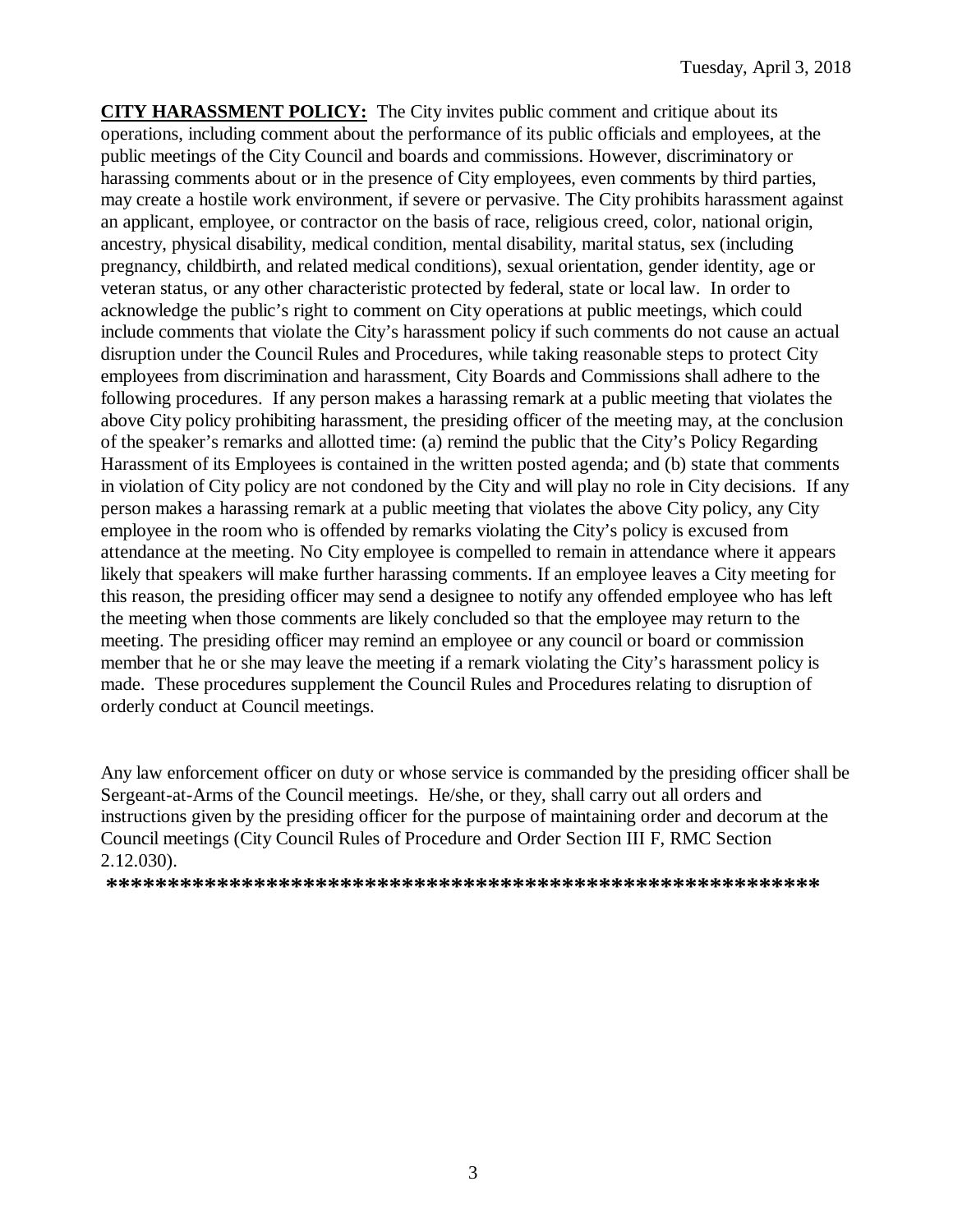# **OPEN SESSION TO HEAR PUBLIC COMMENT BEFORE CLOSED SESSION**

6:00 p.m.

## **A. ROLL CALL**

### **B. PUBLIC COMMENT BEFORE CLOSED SESSION**

### **C. ADJOURN TO CLOSED SESSION**

# **CLOSED SESSION**

Shimada Room of the Community Services Building

### **CITY COUNCIL**

LIABILITY CLAIMS -(Government Code Section 54956.9):

Michael Deorian v. CoR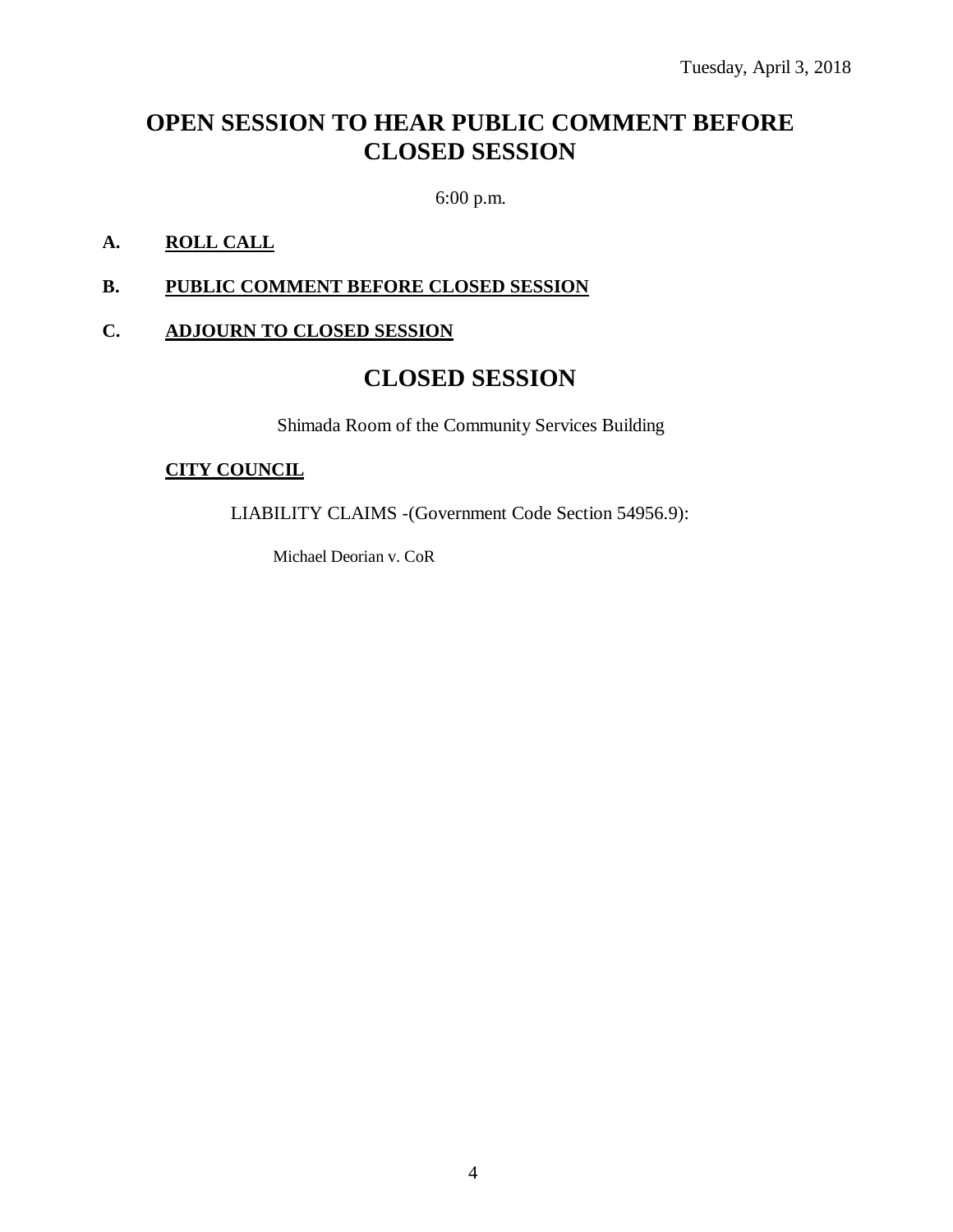# **REGULAR MEETING OF THE RICHMOND CITY COUNCIL**

6:30 p.m.

- **A. PLEDGE TO THE FLAG**
- **B. ROLL CALL**
- **C. STATEMENT OF CONFLICT OF INTEREST**
- **D. AGENDA REVIEW**

### **E. REPORT FROM THE CITY ATTORNEY OF FINAL DECISIONS MADE DURING CLOSED SESSION**

- **F. REPORT FROM THE CITY MANAGER**
- **G. OPEN FORUM FOR PUBLIC COMMENT**

#### **H. CITY COUNCIL CONSENT CALENDAR**

- **H-1.** APPROVE a contract amendment with Downey Brand law firm in the amount of \$100,000 for the legal review of the requirements as predetermined in the existing Baykeeper Settlement Agreement and to represent the City in future settlement agreement discussions, for a total contract amount not to exceed \$305,000 - Water Resource Recovery Department (Ryan Smith 620-5486/Mary Phelps 621- 1269).
- **H-2.** RECEIVE a report on the Richmond Municipal Sewer District for the month of February 2018 – Water Resource Recovery Department (Ryan Smith 620-5486).
- **H-3.** APPROPRIATE \$30,000 in housing in-lieu fees to fund the Council-approved legal services agreement with Goldfarb & Lipman, LLP to prepare amendments to the City's Inclusionary Housing Ordinance - Planning and Building Services Department (Richard Mitchell 620-6706).
- **H-4.** AUTHORIZE the city manager to execute the Termination of Covenant Restricting Use and Condition Subsequent relating to the Waterline Subdivision submerged parcel (former Bottoms Property) - Planning and Building Services Department (Richard Mitchell 620-6706).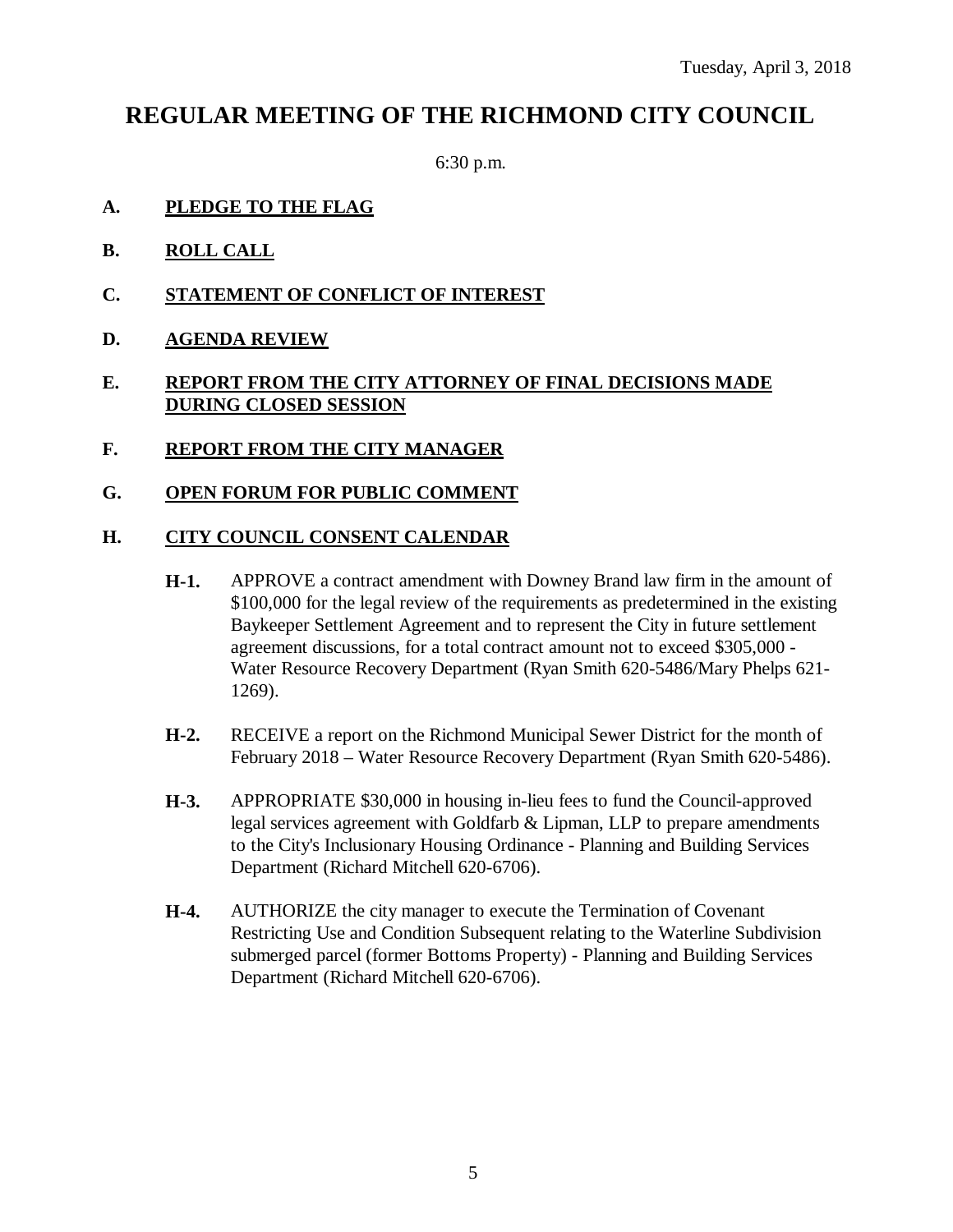- **H-5.** APPROVE a contract amendment with AMEC Foster Wheeler Environment and Infrastructure, Inc. to complete additional environmental work to modify the existing Clean-up Order on the Terminal One site, as required by the San Francisco Bay Regional Water Quality Control Board, increasing the contract by \$145,600 for an amount not to exceed \$505,550 through December 31, 2019, to be paid by clean-up funds as outlined in the settlement agreement with the previous industrials tenants that occupied the property - Planning and Building Services Department (Richard Mitchell 620-6706).
- **H-6.** APPROVE a two-year contract, with the option of extending two additional years, with Willdan Financial Services to prepare the Full Cost and OMB Circular A-87 Compliant Cost Allocation Plans in an amount not to exceed \$30,355 - Finance Department (Belinda Warner 620-6740/Markisha Guillory 620-5434).
- **H-7.** APPROVE an amendment to the contract with Maze and Associates to provide annual audit services to the City and its related entities for 2017-2018 and Fiscal Year 2018-19, for amounts not to exceed \$380,819 and \$391,644 respectively, for the two-year engagement, and with services to include staff training with a value of \$20,000 for each year - Finance Department (Belinda Warner 620-6740).
- **H-8.** APPROVE an amendment to the three-year contract, with the option of two oneyear renewal options, for as-needed sidewalk grinding services with Precision Concrete Cutting, increasing the contract amount by \$300,000 to a total not to exceed \$600,000 for the contract term ending June 30, 2020 - Engineering and Capital Improvement Projects Department (Yader A. Bermudez 774-6300).
- **H-9.** APPROVE an amendment to the three-year contract, with the option of two oneyear renewal options, with O.C. Jones & Sons, Inc. for the rental of street paving equipment as needed to supplement City crews on larger paving projects, increasing the amount by \$450,000 to a total amount not to exceed \$750,000 during the contract term ending September 30, 2020 - Engineering and Capital Improvement Projects Department (Yader A. Bermudez 774-6300).
- **H-10.** APPROVE a Third Amendment to the Employment Agreement between the City of Richmond and Bruce Reed Goodmiller to extend the term of the agreement to December 31, 2020 and provide for salary increases of 2.5% in the 2018 and 2019 calendar years - City Manager's Office (Bill Lindsay 620-6512).
- **H-11.** APPROVE the minutes of the March 20, 2018, regular Richmond City Council meeting - City Clerk's Office (Pamela Christian 620-6513).